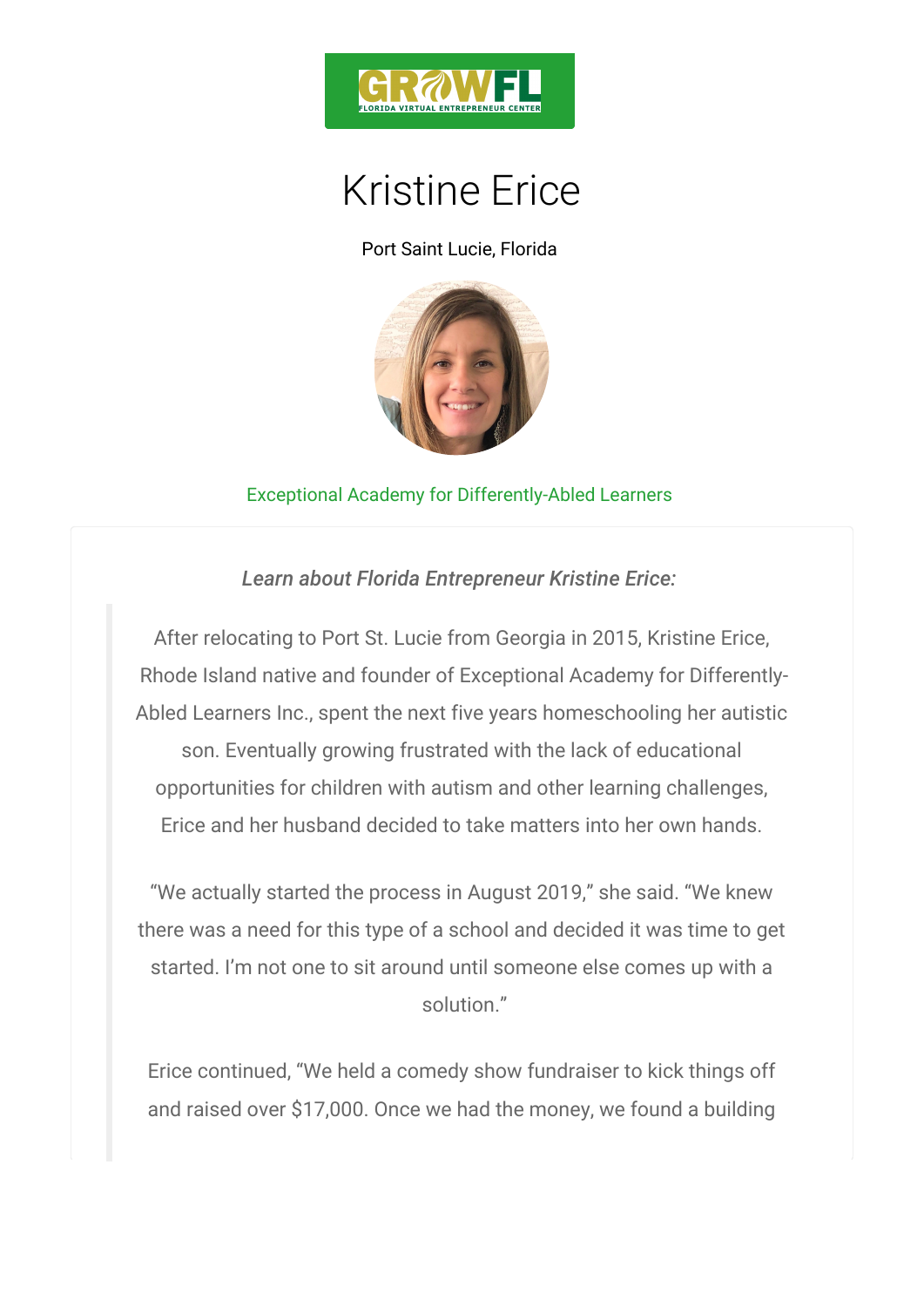and went through a long process to get it rezoned. From there we remodeled the building and worked on getting approved by the Department of Education to be in a position to accept the state scholarship programs. We had a long checklist of things to get done, but we did it. In fact, we were up and running in less than six months from the time we got started."

The Exceptional Academy for Differently-Abled Learners welcomed 15 students in January 2020. The private non-profit school specializes in providing a custom curriculum for students in first through sixth grade. Children are grouped by ability  $-$  as oppose to grade level  $-$  and the layout is very open and inclusive.

"In addition to the essential educational curriculum, social skills and life skills classes are taught daily," Erice said. "These social/life skill classes are part of our full-time program as well as our part-time home-school enrichment classes. These skills will help children to become more independent and empower students to move towards the mainstream of society. Integrated Applied Behavior Analysis (ABA) Therapy is also offered in house and is available through select insurance providers."

According to Erice, the school "got off with a bang". She utilized social media and reached out to behavior therapists and special needs families to get the word out. Because there is such a need for these services, filling the 15 available slots wasn't very difficult. In fact, there's already a waitlist. Nevertheless, there have been a handful of challenges.

"Without a doubt, the biggest challenge so far has been COVID-19," Erice said. "When March rolled around, we came to a complete halt. It was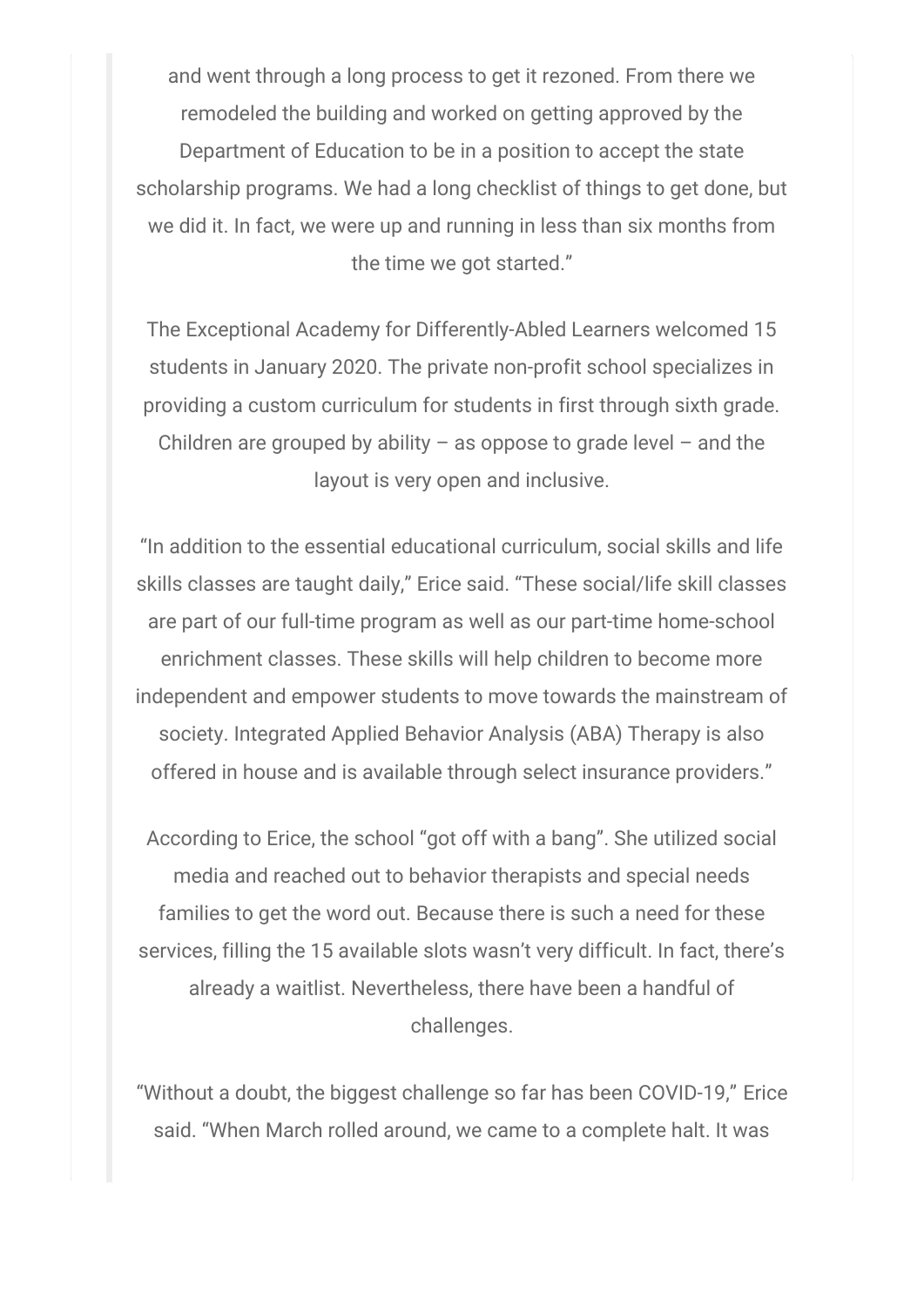tough, but we quickly made changes and developed a distance learning program for our kids. It wasn't easy, but it worked. By June, most kids came back for our 8-week long summer program. By August, we were open again for regular school."

Erice's husband serves as CFO of the school and handles the financial and accounting side of the business. She's the person that serves as the face of the school and interacts with the parents. Together, they come from a place of love and empathy – having worked through many of the same challenges faced by the parents.

"They trust us because we've been through the same things they're going through," Erice said. "They know we understand how hard it can be. Our parents are so pleased and thankful they have a place where their kids are loved and accepted."

Looking ahead, Erice and her husband are focused on expanding beyond the sixth grade and increasing the number of students at the school. To accomplish this goal, they will need to increase the size of their facility. They'd also eventually like to add housing and vocational programs for older kids to help with job placement and training.

"Autism doesn't end at 18," Erice said. "My biggest fear for my son is what's going to happen to him after he's out of school. I want to make sure he has a purpose in life. Other parents with autistic kids feel the same way."

Erice offered some great advice for aspiring entrepreneurs and for those looking to start their own non-profit school. "Generally speaking, you have to be prepared for anything," she said. "Along the way, never take